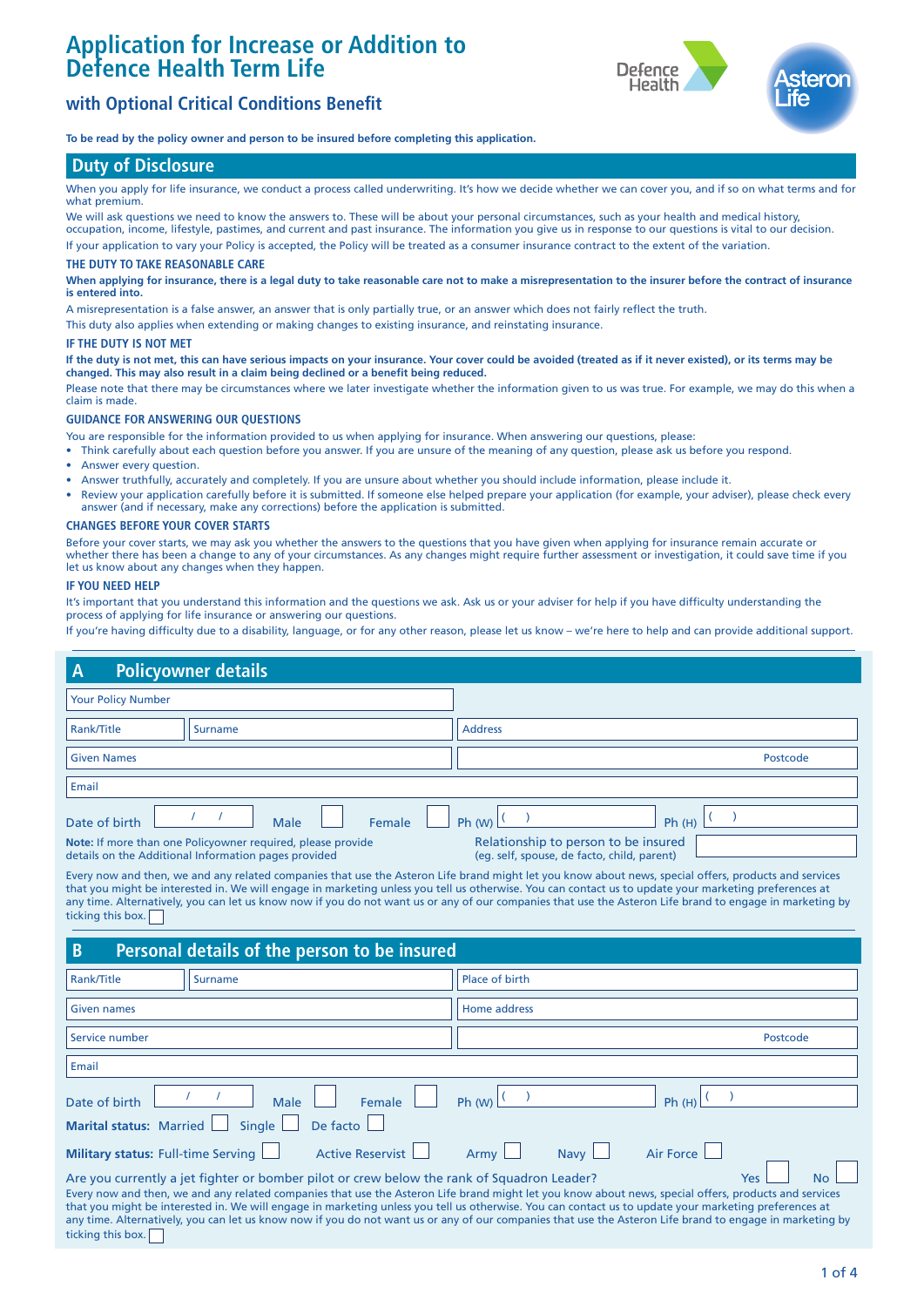| Critical Conditions Benefit (CCB) is not available on its own and cannot exceed the Term Life Benefit. If adding CCB, a minimum of<br>\$25,000 applies.<br><b>Existing Sum Insured</b><br><b>Increase or Addition</b><br><b>New Sum Insured</b><br>S<br><sup>s</sup><br>\$<br><b>Term Life Benefit</b><br><b>Term Life Benefit</b><br><b>Term Life Benefit</b><br>-S<br>-S<br>Critical Conditions Benefit   \$<br><b>Critical Conditions Benefit</b><br><b>Critical Conditions Benefit</b><br>Statement of health of the person to be insured<br>1. Will this increase/addition be replacing another policy?<br>Yes<br>If 'Yes,' please provide details in the table under question D2.<br>2. Do you have with us (apart from this policy) or any other company or are you currently applying to any other<br>Yes<br>company for life insurance? If yes, please give details below.<br><b>Risk Commencement</b><br>Is Policy to be<br>Insurance<br>Type of<br><b>Insured Benefit</b><br>Exclusions, etc.<br><b>Insurance</b><br>Discontinued/Replaced?<br>Company<br>Date<br>\$<br>Yes*<br><b>No</b><br>\$<br>Yes*<br><b>No</b><br>\$<br>Yes*<br><b>No</b><br>replacement cover under any policy we issue you will only start when the insurance which is to be replaced is cancelled.<br>3. Has a proposal for life, accident or sickness insurance on your life been declined by or withdrawn by you<br>for any insurance company, or accepted with a loading or otherwise than as submitted?<br><b>Yes</b><br>(Please provide particulars of all such proposals on the Additional Information pages provided).<br>4. Have you received notification (orally or in writing) by the Services to deploy you to warlike operations?<br>Yes<br>If 'Yes,' please provide details on the Additional Information pages provided<br>5. Have you ever smoked tobacco or any other substance in the last 12 months?<br>Yes<br>If 'Yes,' type (eg, cigarettes, cigars)?<br>Daily quantity<br>Date ceased<br>No. of years<br>(if applicable)<br>6. Do you drink alcohol?<br>Number of standard drinks Per week<br>Standard drink = 1 nip spirits, 1 wineglass wine, 1 sherry glass liqueur, port/sherry, 10oz/285ml beer<br>7. Have you ever used or injected yourself with any illegal or illicit drugs or received advice, counselling or<br>Yes<br>treatment for the use of drugs or alcohol?<br>kg/lb<br>8. What is your height and weight?<br>cm/in<br>Weight<br>Height<br>9. To the best of your knowledge: Have you ever had symptoms of, had or been advised to have treatment for<br>Yes<br>or tests for, or been informed that you have lung disease, asthma, heart or vascular disorder, chest pain,<br>high blood pressure, diabetes, ulcers, bowel trouble, stroke, epilepsy, fits, neurological problems, mental<br>disorder, multiple sclerosis, kidney, liver or bladder disease, arthritis, cancer or abnormal growths, blood<br>disorders, Hepatitis B or C, or is there any other information concerning your health which should be disclosed?<br>If 'Yes,' to question 9, please provide details, including all dates and addresses of physicians and state which<br>physician holds the records. Please use the Additional Information page provided if required.<br>Condition(s)<br>Service Doctor(s)<br>Civilian Doctor(s)<br>Initial(s)<br>Surname<br><b>Surname</b><br><b>Address</b><br><b>Address</b><br>Postcode<br>Postcode<br>Phone<br>Phone<br>10. Are you suffering from Acquired Immune Deficiency Syndrome (AIDS) or infected with the Human Immune<br>Deficiency Virus (HIV) or are you carrying antibodies to HIV? Also, in the last 3 years have you or do you intend<br>to work as or engage in sexual intercourse with a prostitute, engage in anal sexual intercourse, have sexual<br>intercourse with an intravenous drug user or have sexual intercourse with someone you suspect or know to<br>be HIV positive?<br><b>Yes</b><br>Νo |                                        |                                                                                                                                       |  |  |  |  |  |  |  |  |  |  |            |
|-----------------------------------------------------------------------------------------------------------------------------------------------------------------------------------------------------------------------------------------------------------------------------------------------------------------------------------------------------------------------------------------------------------------------------------------------------------------------------------------------------------------------------------------------------------------------------------------------------------------------------------------------------------------------------------------------------------------------------------------------------------------------------------------------------------------------------------------------------------------------------------------------------------------------------------------------------------------------------------------------------------------------------------------------------------------------------------------------------------------------------------------------------------------------------------------------------------------------------------------------------------------------------------------------------------------------------------------------------------------------------------------------------------------------------------------------------------------------------------------------------------------------------------------------------------------------------------------------------------------------------------------------------------------------------------------------------------------------------------------------------------------------------------------------------------------------------------------------------------------------------------------------------------------------------------------------------------------------------------------------------------------------------------------------------------------------------------------------------------------------------------------------------------------------------------------------------------------------------------------------------------------------------------------------------------------------------------------------------------------------------------------------------------------------------------------------------------------------------------------------------------------------------------------------------------------------------------------------------------------------------------------------------------------------------------------------------------------------------------------------------------------------------------------------------------------------------------------------------------------------------------------------------------------------------------------------------------------------------------------------------------------------------------------------------------------------------------------------------------------------------------------------------------------------------------------------------------------------------------------------------------------------------------------------------------------------------------------------------------------------------------------------------------------------------------------------------------------------------------------------------------------------------------------------------------------------------------------------------------------------------------------------------------------------------------------------------------------------------------------------------------------------------------------------------------------------------------------------------------------------------------------------------------------------------------------------------------------------|----------------------------------------|---------------------------------------------------------------------------------------------------------------------------------------|--|--|--|--|--|--|--|--|--|--|------------|
|                                                                                                                                                                                                                                                                                                                                                                                                                                                                                                                                                                                                                                                                                                                                                                                                                                                                                                                                                                                                                                                                                                                                                                                                                                                                                                                                                                                                                                                                                                                                                                                                                                                                                                                                                                                                                                                                                                                                                                                                                                                                                                                                                                                                                                                                                                                                                                                                                                                                                                                                                                                                                                                                                                                                                                                                                                                                                                                                                                                                                                                                                                                                                                                                                                                                                                                                                                                                                                                                                                                                                                                                                                                                                                                                                                                                                                                                                                                                                                       | <b>Details of increase or addition</b> |                                                                                                                                       |  |  |  |  |  |  |  |  |  |  |            |
|                                                                                                                                                                                                                                                                                                                                                                                                                                                                                                                                                                                                                                                                                                                                                                                                                                                                                                                                                                                                                                                                                                                                                                                                                                                                                                                                                                                                                                                                                                                                                                                                                                                                                                                                                                                                                                                                                                                                                                                                                                                                                                                                                                                                                                                                                                                                                                                                                                                                                                                                                                                                                                                                                                                                                                                                                                                                                                                                                                                                                                                                                                                                                                                                                                                                                                                                                                                                                                                                                                                                                                                                                                                                                                                                                                                                                                                                                                                                                                       |                                        |                                                                                                                                       |  |  |  |  |  |  |  |  |  |  |            |
|                                                                                                                                                                                                                                                                                                                                                                                                                                                                                                                                                                                                                                                                                                                                                                                                                                                                                                                                                                                                                                                                                                                                                                                                                                                                                                                                                                                                                                                                                                                                                                                                                                                                                                                                                                                                                                                                                                                                                                                                                                                                                                                                                                                                                                                                                                                                                                                                                                                                                                                                                                                                                                                                                                                                                                                                                                                                                                                                                                                                                                                                                                                                                                                                                                                                                                                                                                                                                                                                                                                                                                                                                                                                                                                                                                                                                                                                                                                                                                       |                                        |                                                                                                                                       |  |  |  |  |  |  |  |  |  |  |            |
|                                                                                                                                                                                                                                                                                                                                                                                                                                                                                                                                                                                                                                                                                                                                                                                                                                                                                                                                                                                                                                                                                                                                                                                                                                                                                                                                                                                                                                                                                                                                                                                                                                                                                                                                                                                                                                                                                                                                                                                                                                                                                                                                                                                                                                                                                                                                                                                                                                                                                                                                                                                                                                                                                                                                                                                                                                                                                                                                                                                                                                                                                                                                                                                                                                                                                                                                                                                                                                                                                                                                                                                                                                                                                                                                                                                                                                                                                                                                                                       |                                        |                                                                                                                                       |  |  |  |  |  |  |  |  |  |  |            |
|                                                                                                                                                                                                                                                                                                                                                                                                                                                                                                                                                                                                                                                                                                                                                                                                                                                                                                                                                                                                                                                                                                                                                                                                                                                                                                                                                                                                                                                                                                                                                                                                                                                                                                                                                                                                                                                                                                                                                                                                                                                                                                                                                                                                                                                                                                                                                                                                                                                                                                                                                                                                                                                                                                                                                                                                                                                                                                                                                                                                                                                                                                                                                                                                                                                                                                                                                                                                                                                                                                                                                                                                                                                                                                                                                                                                                                                                                                                                                                       |                                        |                                                                                                                                       |  |  |  |  |  |  |  |  |  |  |            |
|                                                                                                                                                                                                                                                                                                                                                                                                                                                                                                                                                                                                                                                                                                                                                                                                                                                                                                                                                                                                                                                                                                                                                                                                                                                                                                                                                                                                                                                                                                                                                                                                                                                                                                                                                                                                                                                                                                                                                                                                                                                                                                                                                                                                                                                                                                                                                                                                                                                                                                                                                                                                                                                                                                                                                                                                                                                                                                                                                                                                                                                                                                                                                                                                                                                                                                                                                                                                                                                                                                                                                                                                                                                                                                                                                                                                                                                                                                                                                                       |                                        |                                                                                                                                       |  |  |  |  |  |  |  |  |  |  |            |
|                                                                                                                                                                                                                                                                                                                                                                                                                                                                                                                                                                                                                                                                                                                                                                                                                                                                                                                                                                                                                                                                                                                                                                                                                                                                                                                                                                                                                                                                                                                                                                                                                                                                                                                                                                                                                                                                                                                                                                                                                                                                                                                                                                                                                                                                                                                                                                                                                                                                                                                                                                                                                                                                                                                                                                                                                                                                                                                                                                                                                                                                                                                                                                                                                                                                                                                                                                                                                                                                                                                                                                                                                                                                                                                                                                                                                                                                                                                                                                       |                                        |                                                                                                                                       |  |  |  |  |  |  |  |  |  |  | <b>No</b>  |
|                                                                                                                                                                                                                                                                                                                                                                                                                                                                                                                                                                                                                                                                                                                                                                                                                                                                                                                                                                                                                                                                                                                                                                                                                                                                                                                                                                                                                                                                                                                                                                                                                                                                                                                                                                                                                                                                                                                                                                                                                                                                                                                                                                                                                                                                                                                                                                                                                                                                                                                                                                                                                                                                                                                                                                                                                                                                                                                                                                                                                                                                                                                                                                                                                                                                                                                                                                                                                                                                                                                                                                                                                                                                                                                                                                                                                                                                                                                                                                       |                                        | <b>No</b>                                                                                                                             |  |  |  |  |  |  |  |  |  |  |            |
|                                                                                                                                                                                                                                                                                                                                                                                                                                                                                                                                                                                                                                                                                                                                                                                                                                                                                                                                                                                                                                                                                                                                                                                                                                                                                                                                                                                                                                                                                                                                                                                                                                                                                                                                                                                                                                                                                                                                                                                                                                                                                                                                                                                                                                                                                                                                                                                                                                                                                                                                                                                                                                                                                                                                                                                                                                                                                                                                                                                                                                                                                                                                                                                                                                                                                                                                                                                                                                                                                                                                                                                                                                                                                                                                                                                                                                                                                                                                                                       |                                        |                                                                                                                                       |  |  |  |  |  |  |  |  |  |  |            |
|                                                                                                                                                                                                                                                                                                                                                                                                                                                                                                                                                                                                                                                                                                                                                                                                                                                                                                                                                                                                                                                                                                                                                                                                                                                                                                                                                                                                                                                                                                                                                                                                                                                                                                                                                                                                                                                                                                                                                                                                                                                                                                                                                                                                                                                                                                                                                                                                                                                                                                                                                                                                                                                                                                                                                                                                                                                                                                                                                                                                                                                                                                                                                                                                                                                                                                                                                                                                                                                                                                                                                                                                                                                                                                                                                                                                                                                                                                                                                                       |                                        |                                                                                                                                       |  |  |  |  |  |  |  |  |  |  |            |
|                                                                                                                                                                                                                                                                                                                                                                                                                                                                                                                                                                                                                                                                                                                                                                                                                                                                                                                                                                                                                                                                                                                                                                                                                                                                                                                                                                                                                                                                                                                                                                                                                                                                                                                                                                                                                                                                                                                                                                                                                                                                                                                                                                                                                                                                                                                                                                                                                                                                                                                                                                                                                                                                                                                                                                                                                                                                                                                                                                                                                                                                                                                                                                                                                                                                                                                                                                                                                                                                                                                                                                                                                                                                                                                                                                                                                                                                                                                                                                       |                                        |                                                                                                                                       |  |  |  |  |  |  |  |  |  |  |            |
|                                                                                                                                                                                                                                                                                                                                                                                                                                                                                                                                                                                                                                                                                                                                                                                                                                                                                                                                                                                                                                                                                                                                                                                                                                                                                                                                                                                                                                                                                                                                                                                                                                                                                                                                                                                                                                                                                                                                                                                                                                                                                                                                                                                                                                                                                                                                                                                                                                                                                                                                                                                                                                                                                                                                                                                                                                                                                                                                                                                                                                                                                                                                                                                                                                                                                                                                                                                                                                                                                                                                                                                                                                                                                                                                                                                                                                                                                                                                                                       |                                        |                                                                                                                                       |  |  |  |  |  |  |  |  |  |  |            |
|                                                                                                                                                                                                                                                                                                                                                                                                                                                                                                                                                                                                                                                                                                                                                                                                                                                                                                                                                                                                                                                                                                                                                                                                                                                                                                                                                                                                                                                                                                                                                                                                                                                                                                                                                                                                                                                                                                                                                                                                                                                                                                                                                                                                                                                                                                                                                                                                                                                                                                                                                                                                                                                                                                                                                                                                                                                                                                                                                                                                                                                                                                                                                                                                                                                                                                                                                                                                                                                                                                                                                                                                                                                                                                                                                                                                                                                                                                                                                                       |                                        | *If you have indicated that it is your intention to replace insurance you currently have with the cover you are now applying for, the |  |  |  |  |  |  |  |  |  |  |            |
|                                                                                                                                                                                                                                                                                                                                                                                                                                                                                                                                                                                                                                                                                                                                                                                                                                                                                                                                                                                                                                                                                                                                                                                                                                                                                                                                                                                                                                                                                                                                                                                                                                                                                                                                                                                                                                                                                                                                                                                                                                                                                                                                                                                                                                                                                                                                                                                                                                                                                                                                                                                                                                                                                                                                                                                                                                                                                                                                                                                                                                                                                                                                                                                                                                                                                                                                                                                                                                                                                                                                                                                                                                                                                                                                                                                                                                                                                                                                                                       |                                        |                                                                                                                                       |  |  |  |  |  |  |  |  |  |  |            |
|                                                                                                                                                                                                                                                                                                                                                                                                                                                                                                                                                                                                                                                                                                                                                                                                                                                                                                                                                                                                                                                                                                                                                                                                                                                                                                                                                                                                                                                                                                                                                                                                                                                                                                                                                                                                                                                                                                                                                                                                                                                                                                                                                                                                                                                                                                                                                                                                                                                                                                                                                                                                                                                                                                                                                                                                                                                                                                                                                                                                                                                                                                                                                                                                                                                                                                                                                                                                                                                                                                                                                                                                                                                                                                                                                                                                                                                                                                                                                                       |                                        |                                                                                                                                       |  |  |  |  |  |  |  |  |  |  | No         |
|                                                                                                                                                                                                                                                                                                                                                                                                                                                                                                                                                                                                                                                                                                                                                                                                                                                                                                                                                                                                                                                                                                                                                                                                                                                                                                                                                                                                                                                                                                                                                                                                                                                                                                                                                                                                                                                                                                                                                                                                                                                                                                                                                                                                                                                                                                                                                                                                                                                                                                                                                                                                                                                                                                                                                                                                                                                                                                                                                                                                                                                                                                                                                                                                                                                                                                                                                                                                                                                                                                                                                                                                                                                                                                                                                                                                                                                                                                                                                                       |                                        |                                                                                                                                       |  |  |  |  |  |  |  |  |  |  | No         |
|                                                                                                                                                                                                                                                                                                                                                                                                                                                                                                                                                                                                                                                                                                                                                                                                                                                                                                                                                                                                                                                                                                                                                                                                                                                                                                                                                                                                                                                                                                                                                                                                                                                                                                                                                                                                                                                                                                                                                                                                                                                                                                                                                                                                                                                                                                                                                                                                                                                                                                                                                                                                                                                                                                                                                                                                                                                                                                                                                                                                                                                                                                                                                                                                                                                                                                                                                                                                                                                                                                                                                                                                                                                                                                                                                                                                                                                                                                                                                                       |                                        |                                                                                                                                       |  |  |  |  |  |  |  |  |  |  | <b>No</b>  |
|                                                                                                                                                                                                                                                                                                                                                                                                                                                                                                                                                                                                                                                                                                                                                                                                                                                                                                                                                                                                                                                                                                                                                                                                                                                                                                                                                                                                                                                                                                                                                                                                                                                                                                                                                                                                                                                                                                                                                                                                                                                                                                                                                                                                                                                                                                                                                                                                                                                                                                                                                                                                                                                                                                                                                                                                                                                                                                                                                                                                                                                                                                                                                                                                                                                                                                                                                                                                                                                                                                                                                                                                                                                                                                                                                                                                                                                                                                                                                                       |                                        |                                                                                                                                       |  |  |  |  |  |  |  |  |  |  |            |
|                                                                                                                                                                                                                                                                                                                                                                                                                                                                                                                                                                                                                                                                                                                                                                                                                                                                                                                                                                                                                                                                                                                                                                                                                                                                                                                                                                                                                                                                                                                                                                                                                                                                                                                                                                                                                                                                                                                                                                                                                                                                                                                                                                                                                                                                                                                                                                                                                                                                                                                                                                                                                                                                                                                                                                                                                                                                                                                                                                                                                                                                                                                                                                                                                                                                                                                                                                                                                                                                                                                                                                                                                                                                                                                                                                                                                                                                                                                                                                       |                                        |                                                                                                                                       |  |  |  |  |  |  |  |  |  |  |            |
|                                                                                                                                                                                                                                                                                                                                                                                                                                                                                                                                                                                                                                                                                                                                                                                                                                                                                                                                                                                                                                                                                                                                                                                                                                                                                                                                                                                                                                                                                                                                                                                                                                                                                                                                                                                                                                                                                                                                                                                                                                                                                                                                                                                                                                                                                                                                                                                                                                                                                                                                                                                                                                                                                                                                                                                                                                                                                                                                                                                                                                                                                                                                                                                                                                                                                                                                                                                                                                                                                                                                                                                                                                                                                                                                                                                                                                                                                                                                                                       |                                        |                                                                                                                                       |  |  |  |  |  |  |  |  |  |  |            |
|                                                                                                                                                                                                                                                                                                                                                                                                                                                                                                                                                                                                                                                                                                                                                                                                                                                                                                                                                                                                                                                                                                                                                                                                                                                                                                                                                                                                                                                                                                                                                                                                                                                                                                                                                                                                                                                                                                                                                                                                                                                                                                                                                                                                                                                                                                                                                                                                                                                                                                                                                                                                                                                                                                                                                                                                                                                                                                                                                                                                                                                                                                                                                                                                                                                                                                                                                                                                                                                                                                                                                                                                                                                                                                                                                                                                                                                                                                                                                                       |                                        |                                                                                                                                       |  |  |  |  |  |  |  |  |  |  | No         |
|                                                                                                                                                                                                                                                                                                                                                                                                                                                                                                                                                                                                                                                                                                                                                                                                                                                                                                                                                                                                                                                                                                                                                                                                                                                                                                                                                                                                                                                                                                                                                                                                                                                                                                                                                                                                                                                                                                                                                                                                                                                                                                                                                                                                                                                                                                                                                                                                                                                                                                                                                                                                                                                                                                                                                                                                                                                                                                                                                                                                                                                                                                                                                                                                                                                                                                                                                                                                                                                                                                                                                                                                                                                                                                                                                                                                                                                                                                                                                                       |                                        | No.                                                                                                                                   |  |  |  |  |  |  |  |  |  |  |            |
|                                                                                                                                                                                                                                                                                                                                                                                                                                                                                                                                                                                                                                                                                                                                                                                                                                                                                                                                                                                                                                                                                                                                                                                                                                                                                                                                                                                                                                                                                                                                                                                                                                                                                                                                                                                                                                                                                                                                                                                                                                                                                                                                                                                                                                                                                                                                                                                                                                                                                                                                                                                                                                                                                                                                                                                                                                                                                                                                                                                                                                                                                                                                                                                                                                                                                                                                                                                                                                                                                                                                                                                                                                                                                                                                                                                                                                                                                                                                                                       |                                        |                                                                                                                                       |  |  |  |  |  |  |  |  |  |  |            |
|                                                                                                                                                                                                                                                                                                                                                                                                                                                                                                                                                                                                                                                                                                                                                                                                                                                                                                                                                                                                                                                                                                                                                                                                                                                                                                                                                                                                                                                                                                                                                                                                                                                                                                                                                                                                                                                                                                                                                                                                                                                                                                                                                                                                                                                                                                                                                                                                                                                                                                                                                                                                                                                                                                                                                                                                                                                                                                                                                                                                                                                                                                                                                                                                                                                                                                                                                                                                                                                                                                                                                                                                                                                                                                                                                                                                                                                                                                                                                                       |                                        | <b>No</b>                                                                                                                             |  |  |  |  |  |  |  |  |  |  |            |
|                                                                                                                                                                                                                                                                                                                                                                                                                                                                                                                                                                                                                                                                                                                                                                                                                                                                                                                                                                                                                                                                                                                                                                                                                                                                                                                                                                                                                                                                                                                                                                                                                                                                                                                                                                                                                                                                                                                                                                                                                                                                                                                                                                                                                                                                                                                                                                                                                                                                                                                                                                                                                                                                                                                                                                                                                                                                                                                                                                                                                                                                                                                                                                                                                                                                                                                                                                                                                                                                                                                                                                                                                                                                                                                                                                                                                                                                                                                                                                       |                                        |                                                                                                                                       |  |  |  |  |  |  |  |  |  |  |            |
|                                                                                                                                                                                                                                                                                                                                                                                                                                                                                                                                                                                                                                                                                                                                                                                                                                                                                                                                                                                                                                                                                                                                                                                                                                                                                                                                                                                                                                                                                                                                                                                                                                                                                                                                                                                                                                                                                                                                                                                                                                                                                                                                                                                                                                                                                                                                                                                                                                                                                                                                                                                                                                                                                                                                                                                                                                                                                                                                                                                                                                                                                                                                                                                                                                                                                                                                                                                                                                                                                                                                                                                                                                                                                                                                                                                                                                                                                                                                                                       |                                        |                                                                                                                                       |  |  |  |  |  |  |  |  |  |  | Initial(s) |
|                                                                                                                                                                                                                                                                                                                                                                                                                                                                                                                                                                                                                                                                                                                                                                                                                                                                                                                                                                                                                                                                                                                                                                                                                                                                                                                                                                                                                                                                                                                                                                                                                                                                                                                                                                                                                                                                                                                                                                                                                                                                                                                                                                                                                                                                                                                                                                                                                                                                                                                                                                                                                                                                                                                                                                                                                                                                                                                                                                                                                                                                                                                                                                                                                                                                                                                                                                                                                                                                                                                                                                                                                                                                                                                                                                                                                                                                                                                                                                       |                                        |                                                                                                                                       |  |  |  |  |  |  |  |  |  |  |            |
|                                                                                                                                                                                                                                                                                                                                                                                                                                                                                                                                                                                                                                                                                                                                                                                                                                                                                                                                                                                                                                                                                                                                                                                                                                                                                                                                                                                                                                                                                                                                                                                                                                                                                                                                                                                                                                                                                                                                                                                                                                                                                                                                                                                                                                                                                                                                                                                                                                                                                                                                                                                                                                                                                                                                                                                                                                                                                                                                                                                                                                                                                                                                                                                                                                                                                                                                                                                                                                                                                                                                                                                                                                                                                                                                                                                                                                                                                                                                                                       |                                        |                                                                                                                                       |  |  |  |  |  |  |  |  |  |  |            |
|                                                                                                                                                                                                                                                                                                                                                                                                                                                                                                                                                                                                                                                                                                                                                                                                                                                                                                                                                                                                                                                                                                                                                                                                                                                                                                                                                                                                                                                                                                                                                                                                                                                                                                                                                                                                                                                                                                                                                                                                                                                                                                                                                                                                                                                                                                                                                                                                                                                                                                                                                                                                                                                                                                                                                                                                                                                                                                                                                                                                                                                                                                                                                                                                                                                                                                                                                                                                                                                                                                                                                                                                                                                                                                                                                                                                                                                                                                                                                                       |                                        |                                                                                                                                       |  |  |  |  |  |  |  |  |  |  |            |
| If 'Yes,' please provide details on the Additional Information page provided.                                                                                                                                                                                                                                                                                                                                                                                                                                                                                                                                                                                                                                                                                                                                                                                                                                                                                                                                                                                                                                                                                                                                                                                                                                                                                                                                                                                                                                                                                                                                                                                                                                                                                                                                                                                                                                                                                                                                                                                                                                                                                                                                                                                                                                                                                                                                                                                                                                                                                                                                                                                                                                                                                                                                                                                                                                                                                                                                                                                                                                                                                                                                                                                                                                                                                                                                                                                                                                                                                                                                                                                                                                                                                                                                                                                                                                                                                         |                                        |                                                                                                                                       |  |  |  |  |  |  |  |  |  |  |            |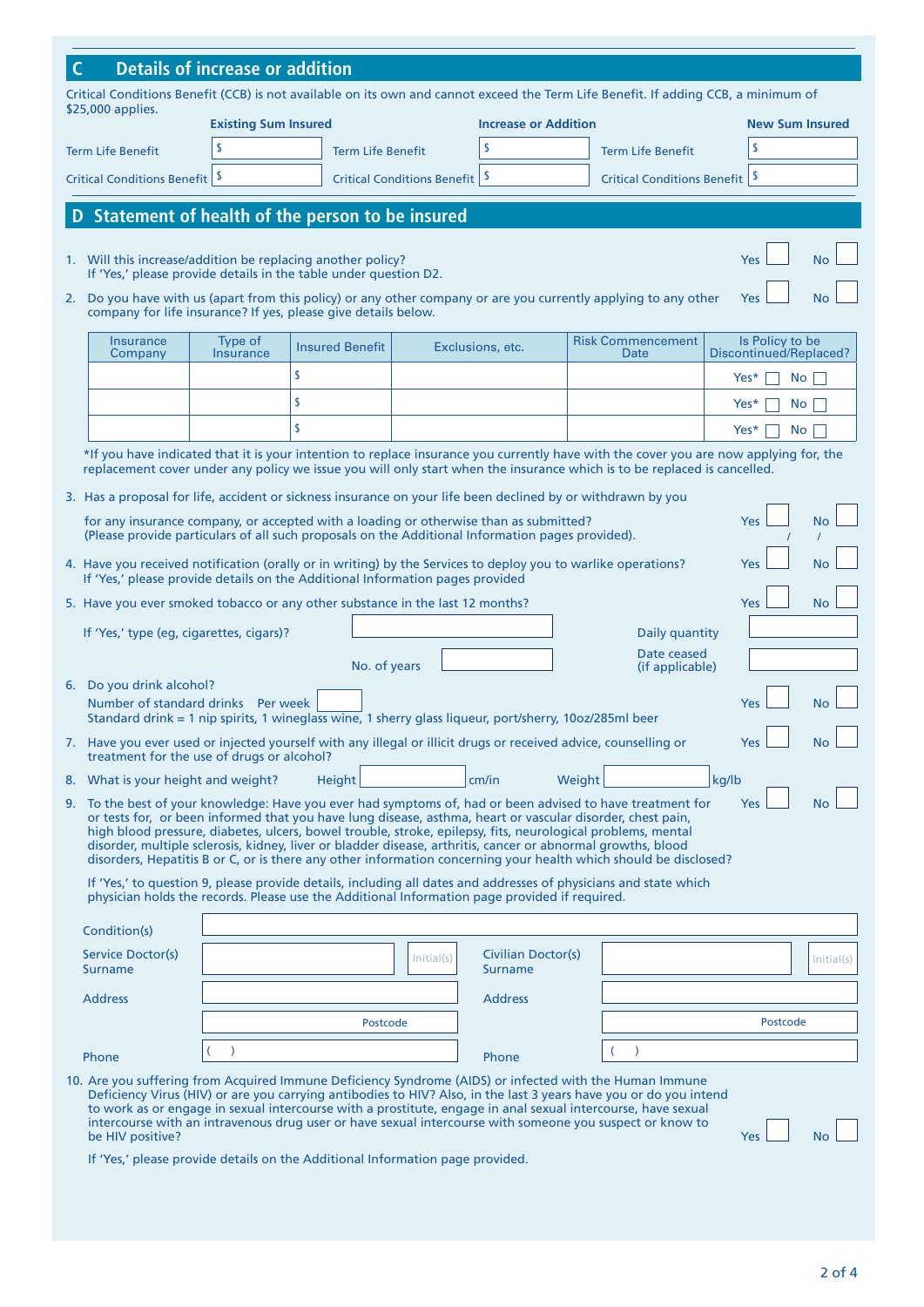| 11. Has your mother or father or any brother or sister had breast, cervical, ovarian, colon or other cancer,<br>diabetes, high blood pressure, heart problems, stroke, mental disorder, haemochromatosis, Huntington's<br>disease, muscular dystrophy, familial adenomatous polyposis, polycystic kidney or any other hereditary disease? Yes<br><b>No</b><br>If 'Yes,' please provide details on the Additional Information page provided.<br>12. Do you take any prescribed medication on a regular basis (other than the contraceptive pill)?<br>No<br>Yes<br>13. During the last 5 years have you been examined or treated by or received advice from any doctor, psychologist,<br>chiropractor, physiotherapist, natural therapist or any other health care professional, been in hospital,<br>had an operation or had any tests (eg. x-ray, ECG, etc)?<br><b>Yes</b><br>No<br>14. Are you considering consulting a doctor, seeking a medical examination, advice, treatment, tests or an operation?<br>Yes<br>15. Please provide names and addresses of your doctor(s) and/or personal medical attendants.<br>Initial(s)<br><b>Surname</b><br><b>Address</b><br>Postcode<br>Phone<br>16. Activities, sports and aviation details of the life to be insured:<br>Do you have any occupational or recreational activities of a heavy manual or hazardous nature?<br><b>No</b><br><b>Yes</b><br>For example: aviation, motor racing, work underground, working with explosives, hang gliding or scuba diving, sky diving, boxing,<br>mountain climbing or horse riding?<br>If 'Yes,' please provide details on the Additional Information pages provided<br>Please provide details of all 'Yes,' answers on the Additional Information pages provided which you should<br>sign and date. The statement should include all relevant details, eg, dates, symptoms, doctors, treatment etc.<br><b>Declaration</b><br>Ε<br>I/We have understood all the questions in this form and declare that the statements made in this Statement are true and complete and<br>agree that they shall form part of the application for insurance and shall be relied upon by TAL Life Limited in deciding whether to issue<br>a policy including the premiums and terms to offer.<br>To the extent that if the answers are not in my/our own handwriting they have been checked by me/us and I/we certify that they are<br>correct to the best of my/our knowledge.<br>I/We have read and understood the Defence Health Term Life Insurance Product Disclosure Statement.<br>it can have serious impacts on my insurance.<br>I/We consent to the use of my/our personal information by TAL Life Limited for the purpose outlined in the current TAL Life Limited<br>privacy policy, which is available at www.tal.com.au/privacy-policy, and is free of charge on request.<br>I/We consent to the disclosure of my/our personal information to, and obtaining information, from other parties (including parties listed<br>in the Privacy Statement) for these purposes.<br>I/We understand that the obligations of TAL Life Limited are not guaranteed by Defence Health Limited.<br>I have attached a separate statement(s) concerning the person to be insured<br>Signature of the<br>Policyowner(s)<br>person to be insured<br>$\overline{1}$ .<br>$\mathcal{L}$<br>(If applicable)<br>Date<br>2. |                  |  |  |  |
|----------------------------------------------------------------------------------------------------------------------------------------------------------------------------------------------------------------------------------------------------------------------------------------------------------------------------------------------------------------------------------------------------------------------------------------------------------------------------------------------------------------------------------------------------------------------------------------------------------------------------------------------------------------------------------------------------------------------------------------------------------------------------------------------------------------------------------------------------------------------------------------------------------------------------------------------------------------------------------------------------------------------------------------------------------------------------------------------------------------------------------------------------------------------------------------------------------------------------------------------------------------------------------------------------------------------------------------------------------------------------------------------------------------------------------------------------------------------------------------------------------------------------------------------------------------------------------------------------------------------------------------------------------------------------------------------------------------------------------------------------------------------------------------------------------------------------------------------------------------------------------------------------------------------------------------------------------------------------------------------------------------------------------------------------------------------------------------------------------------------------------------------------------------------------------------------------------------------------------------------------------------------------------------------------------------------------------------------------------------------------------------------------------------------------------------------------------------------------------------------------------------------------------------------------------------------------------------------------------------------------------------------------------------------------------------------------------------------------------------------------------------------------------------------------------------------------------------------------------------------------------------------------------------------------------------------------------------------------------------------------------------------------------------------------------------------------------------------------------------------------------------------------------------------------------------------------------------------------------------------------------------------------------------------------------------------------------------------------------------------------------------|------------------|--|--|--|
| I/We understand there is a duty to take reasonable care not to make a misrepresentation to the insurer before entering into a contract of                                                                                                                                                                                                                                                                                                                                                                                                                                                                                                                                                                                                                                                                                                                                                                                                                                                                                                                                                                                                                                                                                                                                                                                                                                                                                                                                                                                                                                                                                                                                                                                                                                                                                                                                                                                                                                                                                                                                                                                                                                                                                                                                                                                                                                                                                                                                                                                                                                                                                                                                                                                                                                                                                                                                                                                                                                                                                                                                                                                                                                                                                                                                                                                                                                              |                  |  |  |  |
|                                                                                                                                                                                                                                                                                                                                                                                                                                                                                                                                                                                                                                                                                                                                                                                                                                                                                                                                                                                                                                                                                                                                                                                                                                                                                                                                                                                                                                                                                                                                                                                                                                                                                                                                                                                                                                                                                                                                                                                                                                                                                                                                                                                                                                                                                                                                                                                                                                                                                                                                                                                                                                                                                                                                                                                                                                                                                                                                                                                                                                                                                                                                                                                                                                                                                                                                                                                        |                  |  |  |  |
|                                                                                                                                                                                                                                                                                                                                                                                                                                                                                                                                                                                                                                                                                                                                                                                                                                                                                                                                                                                                                                                                                                                                                                                                                                                                                                                                                                                                                                                                                                                                                                                                                                                                                                                                                                                                                                                                                                                                                                                                                                                                                                                                                                                                                                                                                                                                                                                                                                                                                                                                                                                                                                                                                                                                                                                                                                                                                                                                                                                                                                                                                                                                                                                                                                                                                                                                                                                        |                  |  |  |  |
|                                                                                                                                                                                                                                                                                                                                                                                                                                                                                                                                                                                                                                                                                                                                                                                                                                                                                                                                                                                                                                                                                                                                                                                                                                                                                                                                                                                                                                                                                                                                                                                                                                                                                                                                                                                                                                                                                                                                                                                                                                                                                                                                                                                                                                                                                                                                                                                                                                                                                                                                                                                                                                                                                                                                                                                                                                                                                                                                                                                                                                                                                                                                                                                                                                                                                                                                                                                        |                  |  |  |  |
|                                                                                                                                                                                                                                                                                                                                                                                                                                                                                                                                                                                                                                                                                                                                                                                                                                                                                                                                                                                                                                                                                                                                                                                                                                                                                                                                                                                                                                                                                                                                                                                                                                                                                                                                                                                                                                                                                                                                                                                                                                                                                                                                                                                                                                                                                                                                                                                                                                                                                                                                                                                                                                                                                                                                                                                                                                                                                                                                                                                                                                                                                                                                                                                                                                                                                                                                                                                        |                  |  |  |  |
|                                                                                                                                                                                                                                                                                                                                                                                                                                                                                                                                                                                                                                                                                                                                                                                                                                                                                                                                                                                                                                                                                                                                                                                                                                                                                                                                                                                                                                                                                                                                                                                                                                                                                                                                                                                                                                                                                                                                                                                                                                                                                                                                                                                                                                                                                                                                                                                                                                                                                                                                                                                                                                                                                                                                                                                                                                                                                                                                                                                                                                                                                                                                                                                                                                                                                                                                                                                        |                  |  |  |  |
|                                                                                                                                                                                                                                                                                                                                                                                                                                                                                                                                                                                                                                                                                                                                                                                                                                                                                                                                                                                                                                                                                                                                                                                                                                                                                                                                                                                                                                                                                                                                                                                                                                                                                                                                                                                                                                                                                                                                                                                                                                                                                                                                                                                                                                                                                                                                                                                                                                                                                                                                                                                                                                                                                                                                                                                                                                                                                                                                                                                                                                                                                                                                                                                                                                                                                                                                                                                        |                  |  |  |  |
|                                                                                                                                                                                                                                                                                                                                                                                                                                                                                                                                                                                                                                                                                                                                                                                                                                                                                                                                                                                                                                                                                                                                                                                                                                                                                                                                                                                                                                                                                                                                                                                                                                                                                                                                                                                                                                                                                                                                                                                                                                                                                                                                                                                                                                                                                                                                                                                                                                                                                                                                                                                                                                                                                                                                                                                                                                                                                                                                                                                                                                                                                                                                                                                                                                                                                                                                                                                        |                  |  |  |  |
|                                                                                                                                                                                                                                                                                                                                                                                                                                                                                                                                                                                                                                                                                                                                                                                                                                                                                                                                                                                                                                                                                                                                                                                                                                                                                                                                                                                                                                                                                                                                                                                                                                                                                                                                                                                                                                                                                                                                                                                                                                                                                                                                                                                                                                                                                                                                                                                                                                                                                                                                                                                                                                                                                                                                                                                                                                                                                                                                                                                                                                                                                                                                                                                                                                                                                                                                                                                        |                  |  |  |  |
|                                                                                                                                                                                                                                                                                                                                                                                                                                                                                                                                                                                                                                                                                                                                                                                                                                                                                                                                                                                                                                                                                                                                                                                                                                                                                                                                                                                                                                                                                                                                                                                                                                                                                                                                                                                                                                                                                                                                                                                                                                                                                                                                                                                                                                                                                                                                                                                                                                                                                                                                                                                                                                                                                                                                                                                                                                                                                                                                                                                                                                                                                                                                                                                                                                                                                                                                                                                        |                  |  |  |  |
| insurance, extending or making changes to existing insurance, and reinstating insurance. I/We also understand that if this duty is not met                                                                                                                                                                                                                                                                                                                                                                                                                                                                                                                                                                                                                                                                                                                                                                                                                                                                                                                                                                                                                                                                                                                                                                                                                                                                                                                                                                                                                                                                                                                                                                                                                                                                                                                                                                                                                                                                                                                                                                                                                                                                                                                                                                                                                                                                                                                                                                                                                                                                                                                                                                                                                                                                                                                                                                                                                                                                                                                                                                                                                                                                                                                                                                                                                                             |                  |  |  |  |
|                                                                                                                                                                                                                                                                                                                                                                                                                                                                                                                                                                                                                                                                                                                                                                                                                                                                                                                                                                                                                                                                                                                                                                                                                                                                                                                                                                                                                                                                                                                                                                                                                                                                                                                                                                                                                                                                                                                                                                                                                                                                                                                                                                                                                                                                                                                                                                                                                                                                                                                                                                                                                                                                                                                                                                                                                                                                                                                                                                                                                                                                                                                                                                                                                                                                                                                                                                                        |                  |  |  |  |
|                                                                                                                                                                                                                                                                                                                                                                                                                                                                                                                                                                                                                                                                                                                                                                                                                                                                                                                                                                                                                                                                                                                                                                                                                                                                                                                                                                                                                                                                                                                                                                                                                                                                                                                                                                                                                                                                                                                                                                                                                                                                                                                                                                                                                                                                                                                                                                                                                                                                                                                                                                                                                                                                                                                                                                                                                                                                                                                                                                                                                                                                                                                                                                                                                                                                                                                                                                                        |                  |  |  |  |
|                                                                                                                                                                                                                                                                                                                                                                                                                                                                                                                                                                                                                                                                                                                                                                                                                                                                                                                                                                                                                                                                                                                                                                                                                                                                                                                                                                                                                                                                                                                                                                                                                                                                                                                                                                                                                                                                                                                                                                                                                                                                                                                                                                                                                                                                                                                                                                                                                                                                                                                                                                                                                                                                                                                                                                                                                                                                                                                                                                                                                                                                                                                                                                                                                                                                                                                                                                                        |                  |  |  |  |
|                                                                                                                                                                                                                                                                                                                                                                                                                                                                                                                                                                                                                                                                                                                                                                                                                                                                                                                                                                                                                                                                                                                                                                                                                                                                                                                                                                                                                                                                                                                                                                                                                                                                                                                                                                                                                                                                                                                                                                                                                                                                                                                                                                                                                                                                                                                                                                                                                                                                                                                                                                                                                                                                                                                                                                                                                                                                                                                                                                                                                                                                                                                                                                                                                                                                                                                                                                                        |                  |  |  |  |
|                                                                                                                                                                                                                                                                                                                                                                                                                                                                                                                                                                                                                                                                                                                                                                                                                                                                                                                                                                                                                                                                                                                                                                                                                                                                                                                                                                                                                                                                                                                                                                                                                                                                                                                                                                                                                                                                                                                                                                                                                                                                                                                                                                                                                                                                                                                                                                                                                                                                                                                                                                                                                                                                                                                                                                                                                                                                                                                                                                                                                                                                                                                                                                                                                                                                                                                                                                                        |                  |  |  |  |
|                                                                                                                                                                                                                                                                                                                                                                                                                                                                                                                                                                                                                                                                                                                                                                                                                                                                                                                                                                                                                                                                                                                                                                                                                                                                                                                                                                                                                                                                                                                                                                                                                                                                                                                                                                                                                                                                                                                                                                                                                                                                                                                                                                                                                                                                                                                                                                                                                                                                                                                                                                                                                                                                                                                                                                                                                                                                                                                                                                                                                                                                                                                                                                                                                                                                                                                                                                                        |                  |  |  |  |
|                                                                                                                                                                                                                                                                                                                                                                                                                                                                                                                                                                                                                                                                                                                                                                                                                                                                                                                                                                                                                                                                                                                                                                                                                                                                                                                                                                                                                                                                                                                                                                                                                                                                                                                                                                                                                                                                                                                                                                                                                                                                                                                                                                                                                                                                                                                                                                                                                                                                                                                                                                                                                                                                                                                                                                                                                                                                                                                                                                                                                                                                                                                                                                                                                                                                                                                                                                                        |                  |  |  |  |
|                                                                                                                                                                                                                                                                                                                                                                                                                                                                                                                                                                                                                                                                                                                                                                                                                                                                                                                                                                                                                                                                                                                                                                                                                                                                                                                                                                                                                                                                                                                                                                                                                                                                                                                                                                                                                                                                                                                                                                                                                                                                                                                                                                                                                                                                                                                                                                                                                                                                                                                                                                                                                                                                                                                                                                                                                                                                                                                                                                                                                                                                                                                                                                                                                                                                                                                                                                                        |                  |  |  |  |
|                                                                                                                                                                                                                                                                                                                                                                                                                                                                                                                                                                                                                                                                                                                                                                                                                                                                                                                                                                                                                                                                                                                                                                                                                                                                                                                                                                                                                                                                                                                                                                                                                                                                                                                                                                                                                                                                                                                                                                                                                                                                                                                                                                                                                                                                                                                                                                                                                                                                                                                                                                                                                                                                                                                                                                                                                                                                                                                                                                                                                                                                                                                                                                                                                                                                                                                                                                                        |                  |  |  |  |
|                                                                                                                                                                                                                                                                                                                                                                                                                                                                                                                                                                                                                                                                                                                                                                                                                                                                                                                                                                                                                                                                                                                                                                                                                                                                                                                                                                                                                                                                                                                                                                                                                                                                                                                                                                                                                                                                                                                                                                                                                                                                                                                                                                                                                                                                                                                                                                                                                                                                                                                                                                                                                                                                                                                                                                                                                                                                                                                                                                                                                                                                                                                                                                                                                                                                                                                                                                                        |                  |  |  |  |
|                                                                                                                                                                                                                                                                                                                                                                                                                                                                                                                                                                                                                                                                                                                                                                                                                                                                                                                                                                                                                                                                                                                                                                                                                                                                                                                                                                                                                                                                                                                                                                                                                                                                                                                                                                                                                                                                                                                                                                                                                                                                                                                                                                                                                                                                                                                                                                                                                                                                                                                                                                                                                                                                                                                                                                                                                                                                                                                                                                                                                                                                                                                                                                                                                                                                                                                                                                                        |                  |  |  |  |
|                                                                                                                                                                                                                                                                                                                                                                                                                                                                                                                                                                                                                                                                                                                                                                                                                                                                                                                                                                                                                                                                                                                                                                                                                                                                                                                                                                                                                                                                                                                                                                                                                                                                                                                                                                                                                                                                                                                                                                                                                                                                                                                                                                                                                                                                                                                                                                                                                                                                                                                                                                                                                                                                                                                                                                                                                                                                                                                                                                                                                                                                                                                                                                                                                                                                                                                                                                                        |                  |  |  |  |
|                                                                                                                                                                                                                                                                                                                                                                                                                                                                                                                                                                                                                                                                                                                                                                                                                                                                                                                                                                                                                                                                                                                                                                                                                                                                                                                                                                                                                                                                                                                                                                                                                                                                                                                                                                                                                                                                                                                                                                                                                                                                                                                                                                                                                                                                                                                                                                                                                                                                                                                                                                                                                                                                                                                                                                                                                                                                                                                                                                                                                                                                                                                                                                                                                                                                                                                                                                                        |                  |  |  |  |
|                                                                                                                                                                                                                                                                                                                                                                                                                                                                                                                                                                                                                                                                                                                                                                                                                                                                                                                                                                                                                                                                                                                                                                                                                                                                                                                                                                                                                                                                                                                                                                                                                                                                                                                                                                                                                                                                                                                                                                                                                                                                                                                                                                                                                                                                                                                                                                                                                                                                                                                                                                                                                                                                                                                                                                                                                                                                                                                                                                                                                                                                                                                                                                                                                                                                                                                                                                                        |                  |  |  |  |
|                                                                                                                                                                                                                                                                                                                                                                                                                                                                                                                                                                                                                                                                                                                                                                                                                                                                                                                                                                                                                                                                                                                                                                                                                                                                                                                                                                                                                                                                                                                                                                                                                                                                                                                                                                                                                                                                                                                                                                                                                                                                                                                                                                                                                                                                                                                                                                                                                                                                                                                                                                                                                                                                                                                                                                                                                                                                                                                                                                                                                                                                                                                                                                                                                                                                                                                                                                                        |                  |  |  |  |
|                                                                                                                                                                                                                                                                                                                                                                                                                                                                                                                                                                                                                                                                                                                                                                                                                                                                                                                                                                                                                                                                                                                                                                                                                                                                                                                                                                                                                                                                                                                                                                                                                                                                                                                                                                                                                                                                                                                                                                                                                                                                                                                                                                                                                                                                                                                                                                                                                                                                                                                                                                                                                                                                                                                                                                                                                                                                                                                                                                                                                                                                                                                                                                                                                                                                                                                                                                                        |                  |  |  |  |
|                                                                                                                                                                                                                                                                                                                                                                                                                                                                                                                                                                                                                                                                                                                                                                                                                                                                                                                                                                                                                                                                                                                                                                                                                                                                                                                                                                                                                                                                                                                                                                                                                                                                                                                                                                                                                                                                                                                                                                                                                                                                                                                                                                                                                                                                                                                                                                                                                                                                                                                                                                                                                                                                                                                                                                                                                                                                                                                                                                                                                                                                                                                                                                                                                                                                                                                                                                                        |                  |  |  |  |
|                                                                                                                                                                                                                                                                                                                                                                                                                                                                                                                                                                                                                                                                                                                                                                                                                                                                                                                                                                                                                                                                                                                                                                                                                                                                                                                                                                                                                                                                                                                                                                                                                                                                                                                                                                                                                                                                                                                                                                                                                                                                                                                                                                                                                                                                                                                                                                                                                                                                                                                                                                                                                                                                                                                                                                                                                                                                                                                                                                                                                                                                                                                                                                                                                                                                                                                                                                                        | Signature of the |  |  |  |
|                                                                                                                                                                                                                                                                                                                                                                                                                                                                                                                                                                                                                                                                                                                                                                                                                                                                                                                                                                                                                                                                                                                                                                                                                                                                                                                                                                                                                                                                                                                                                                                                                                                                                                                                                                                                                                                                                                                                                                                                                                                                                                                                                                                                                                                                                                                                                                                                                                                                                                                                                                                                                                                                                                                                                                                                                                                                                                                                                                                                                                                                                                                                                                                                                                                                                                                                                                                        |                  |  |  |  |
|                                                                                                                                                                                                                                                                                                                                                                                                                                                                                                                                                                                                                                                                                                                                                                                                                                                                                                                                                                                                                                                                                                                                                                                                                                                                                                                                                                                                                                                                                                                                                                                                                                                                                                                                                                                                                                                                                                                                                                                                                                                                                                                                                                                                                                                                                                                                                                                                                                                                                                                                                                                                                                                                                                                                                                                                                                                                                                                                                                                                                                                                                                                                                                                                                                                                                                                                                                                        |                  |  |  |  |
|                                                                                                                                                                                                                                                                                                                                                                                                                                                                                                                                                                                                                                                                                                                                                                                                                                                                                                                                                                                                                                                                                                                                                                                                                                                                                                                                                                                                                                                                                                                                                                                                                                                                                                                                                                                                                                                                                                                                                                                                                                                                                                                                                                                                                                                                                                                                                                                                                                                                                                                                                                                                                                                                                                                                                                                                                                                                                                                                                                                                                                                                                                                                                                                                                                                                                                                                                                                        |                  |  |  |  |
|                                                                                                                                                                                                                                                                                                                                                                                                                                                                                                                                                                                                                                                                                                                                                                                                                                                                                                                                                                                                                                                                                                                                                                                                                                                                                                                                                                                                                                                                                                                                                                                                                                                                                                                                                                                                                                                                                                                                                                                                                                                                                                                                                                                                                                                                                                                                                                                                                                                                                                                                                                                                                                                                                                                                                                                                                                                                                                                                                                                                                                                                                                                                                                                                                                                                                                                                                                                        |                  |  |  |  |
|                                                                                                                                                                                                                                                                                                                                                                                                                                                                                                                                                                                                                                                                                                                                                                                                                                                                                                                                                                                                                                                                                                                                                                                                                                                                                                                                                                                                                                                                                                                                                                                                                                                                                                                                                                                                                                                                                                                                                                                                                                                                                                                                                                                                                                                                                                                                                                                                                                                                                                                                                                                                                                                                                                                                                                                                                                                                                                                                                                                                                                                                                                                                                                                                                                                                                                                                                                                        |                  |  |  |  |